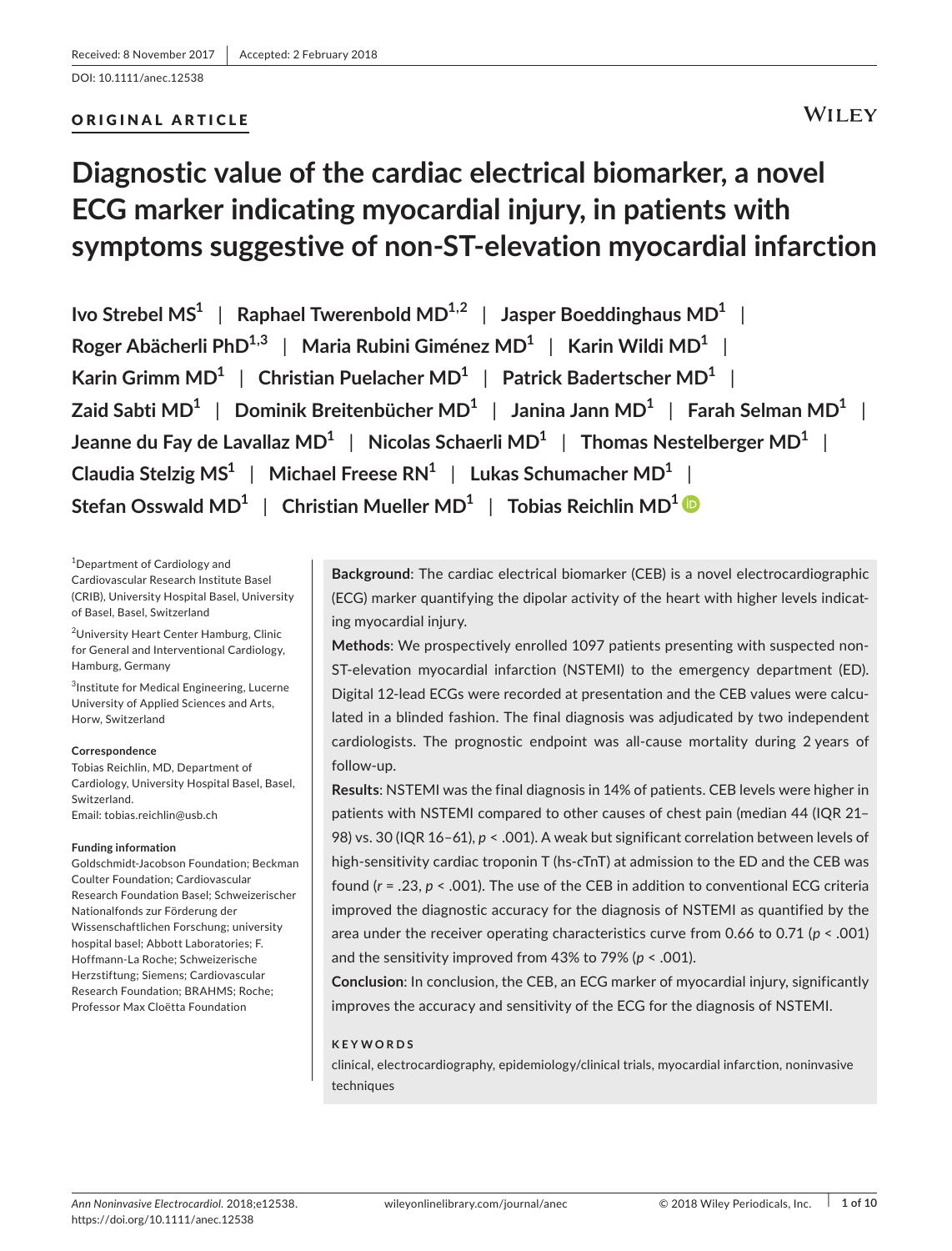# **1** | **INTRODUCTION**

Acute myocardial infarction (AMI) is a major cause of death and disability worldwide. As highly effective treatments are available, early and accurate detection of AMI is crucial (Nawar, Niska, & Xu, 2007; Anderson et al., 2013; Hamm et al., 2011; Kontos, Diercks, & Kirk, 2010; Thygesen et al., 2012). Clinical assessment, the 12-lead electrocardiography (ECG), and cardiac troponin (cTn) form the pillars for the early diagnosis of AMI. While major advances have been achieved by the development of high-sensitive (hs-)cTn assays (Thygesen et al., 2012; Safford et al., 2013; Reichlin et al., 2009; Keller et al., 2009, 2011; Reichlin et al., 2012; Reiter et al., 2011; Gimenez et al., 2014; Reichlin et al., 2011; Haaf et al., 2012), progress in the analysis and interpretation of the 12-lead ECG has been very limited over the past decade.

Nevertheless, the 12-lead ECG has unique logistic advantages as compared to high-sensitive (hs)-cTn testing. First, the ECG allows a rapid identification of patients presenting with ST-segment elevation myocardial infarction (STEMI) that derive a survival benefit from immediate coronary revascularization (Steg et al., 2012). Second, the ECG can be performed immediately at presentation to the emergency department (ED), or even earlier in prehospital environment (Al-Zaiti, Martin-Gill, Sejdic, Alrawashdeh, & Callaway, 2015). Turnaround time for hs-cTn is often more than 60 minutes. In addition, the release of cTn is a time-dependent phenomenon. Accordingly, two measurements are necessary in the vast majority of patients even with hs-cTn (Roffi et al., 2016). Third, the ECG is universally available, while hs-cTn assays are still not available in many institutions worldwide. Accordingly, novel 12-lead ECG markers indicative of non-STelevation myocardial infarction (NSTEMI) could have an enormous potential to impact on the early diagnosis of NSTEMI.

The cardiac electrical biomarker (CEB) has been investigated as a novel ECG marker quantifying the multipolar versus dipolar activity of the heart with higher levels possibly indicating acute myocardial ischemic injury (Schreck & Fishberg, 2014). Multipolar activity rises from myocardial ischemic injury altered polarization behavior of affected myocardial cells. Two pilot studies showed a high diagnostic accuracy of the CEB for the detection of AMI when compared to standard ST-segment analysis (Schreck & Fishberg, 2014, 2015). A third study found an association between increased CEB values and increased high-sensitive cardiac troponin I (hs-cTnI) levels (Tereshchenko, Gatz, Feeny, & Korley, 2014).

The incremental diagnostic value of the CEB on top of standard ECG signals for the early diagnosis of NSTEMI is unknown. We therefore performed a large prospective diagnostic cohort study to examine the diagnostic value of the CEB, alone and in conjunction with conventional ECG criteria, in unselected patients presenting to the ED with symptoms suggestive of NSTEMI.

# **2** | **METHODS**

#### **2.1** | **Study design and population**

Advantageous Predictors of Acute Coronary Syndrome Evaluation (APACE) is an ongoing prospective international multicenter study designed to advance the early diagnosis of AMI (ClinicalTrials.gov registry, number NCT00470587) (Reichlin et al., 2009, 2012, 2011; Boeddinghaus et al., 2016, 2017). Unselected patients presenting to the ED with symptoms suggestive of AMI (such as acute chest discomfort and angina pectoris) with an onset or peak within the last 12 hr and an age >18 were recruited. Patients with terminal kidney failure requiring dialysis were excluded. Further details regarding the study design can be found in the appendix.

For this analysis, only patients enrolled at the University Hospital Basel, Switzerland, were included. From April 2006 to May 2013, a total of 2121 unselected patients were enrolled. Patients without a digital 12-lead ECG (*n* = 350) or with insufficient ECG quality (*n* = 538) were excluded, as were patients with a QRS duration >120 ms (*n* = 103) on the presenting ECG. Furthermore, patients presenting with STEMI (*n* = 33) were excluded, because no additional ECG markers are needed in those patients. Patients with STelevations for other conditions such as for example, perimyocarditis however were included. This left 1097 patients eligible for this analysis (Figure S1).

The study was carried out according to the principles of the Declaration of Helsinki and approved by the local ethics committees. Written informed consent was obtained from all patients. The authors designed the study, gathered, and analyzed the data according to the STARD guidelines for studies of diagnostic accuracy (Bossuyt, 2003).

# **2.2** | **Adjudication of final diagnoses**

Details on the adjudication of AMI have been published previously (Reichlin et al., 2009, 2012, 2011, 2009) and are given in Appendix S1. In brief, AMI was defined and hs-cTn levels interpreted as recommended in current guidelines (Thygesen et al., 2012, 2012, 2007; Apple, Jesse, Newby, Wu, & Christenson, 2007). AMI was diagnosed when there was evidence of myocardial necrosis with a significant rise and/or fall of hs-cTn levels in a clinical setting consistent with myocardial ischemia (Thygesen et al., 2012, 2007).

#### **2.3** | **Recording of ECGs for assessment of the CEB**

At presentation to the ED, a digital 10 seconds, 12-lead resting ECG was recorded using the standard ECG machine (AT 110, Schiller AG, Baar, Switzerland). The sampling frequency was 500 Hz (signal bandwidth 0.05-150 Hz) and the resolution 1  $\mu$ V/bit.

#### **2.4** | **Manual analysis of standard 12-lead ECGs**

All 12-lead resting ECGs were manually interpreted in the ECG corelab at the University Hospital Basel by internal-medicine specialists blinded to the clinical and biochemical patient's details. ECG manifestations indicative of NSTEMI (ST-depressions and T-wave inversions) during manual interpretation were defined as recommended in current guidelines (Thygesen et al., 2012). Given that STEMI patients were excluded and the focus of the analysis was on the ECG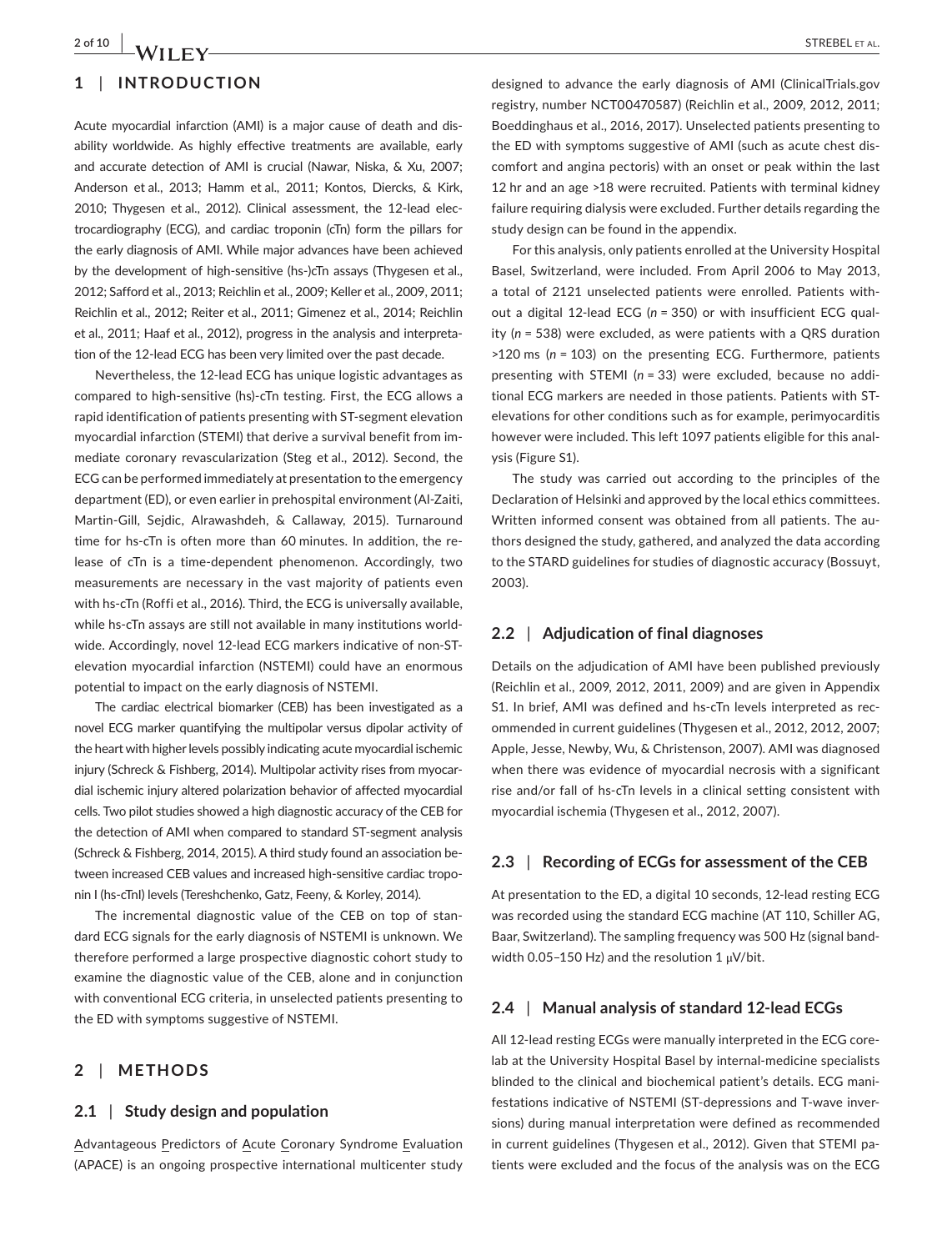detection of NSTEMI, we did not consider neither ST-elevations due to other conditions (such as perimyocarditis) nor hyperacute T waves as an indicator of NSTEMI.

# **2.5** | **CEB computation**

CEB values were calculated by the manufacturer (VectraCor®, Totowa, NJ, USA) in a blinded fashion as previously described in reference 19. In brief, acute ischemia alters the polarization behavior of myocardial cells leading to a potential gradient between ischemic regions and surrounding cells. Figure 1a shows normal ventricular depolarization behavior, where the body surface potential is approximated by a dipole potential (arrow, top). The time-dependent potential differences projected onto the leads (arrow, bottom) result in an ECG curve. Figure 1b shows additionally an ischemic region. The change in surface potential is approximated by extra dipoles (three arrows). The overall surface potential is of multipolar nature. CEB reflects the multipolar versus dipolar activity of the heart. The



FIGURE 1 Cardiac electric biomarker (CEB) reflecting the multipolar versus dipolar activity of the heart. Acute ischemia alters the polarization behavior of myocardial cells leading to a potential gradient between ischemic regions and surrounding cells. (a) Normal ventricular depolarization behavior, where the body surface potential is approximated by a dipole potential (arrow, top). The time-dependent potential differences projected onto the leads (arrow, bottom) result in an ECG curve. (b) Additionally an ischemic region. The change in surface potential is approximated by extra dipoles (three arrows). The overall surface potential is of multipolar nature

CEB is displayed as a numerical index with higher values representing a larger overall contribution of multipolar activity in the cardiac electrical field and hence a higher probability of acute myocardial ischemic injury, including AMI. Other than performing the CEB analyses, VectraCor® had no role in the design of the study, the analysis of the data, the preparation of the manuscript, or the decision to submit the manuscript for publication.

# **2.6** | **Blood sampling and laboratory methods**

Blood samples for determination of hs-cTnT (Elecsys 2010, Roche Diagnostics) and hs-cTnI (Abbott Laboratories, IL) were collected in serum tubes at presentation to the ED. For the hs-cTnT assays, the limit of blank and limit of detection were determined to be 3 and 5 ng/L, respectively. The 99th-percentile of a healthy reference population was reported at 14 ng/L, with an imprecision corresponding to 10% CV at 13 ng/L (Giannitsis et al., 2010). The hs-cTnI assay has a 99th percentile concentration of 26.2 ng/L with a corresponding coefficient of variation (CV) of <5% and a limit of detection (LoD) of 1.9 ng/L (Koerbin et al., 2012). The estimate of the glomerular filtration rate (GFR) was calculated with the chronic kidney disease epidemiology collaboration equation (CKD-EPI) (Levey et al., 2009).

## **2.7** | **Follow-up**

After hospital discharge, patients were contacted after 3, 12, and 24 months by telephone calls or in written form. Information regarding death was furthermore obtained from the national registry on mortality, the hospital's diagnosis registry and the family physician's records.

#### **2.8** | **Statistical analysis**

Continuous variables are presented as mean (standard deviation) or median (interquartile range [IQR]); categorical variables as numbers and percentages. Differences in baseline characteristics between patients with and without NSTEMI were assessed using the Mann– Whitney *U* test for continuous variables and the Pearson chi-square test for categorical variables. Correlations among continuous variables were assessed with the use of the Spearman rank-correlation coefficient and for correlations including a binary variable the Kendall correlation rank was computed. The Fisher *Z* transformation and Fisher *Z* test were used for the comparison of correlations in independent groups. From the individual ECG changes a score was calculated, assigning 5 points for ST-depression and 2 points for T-wave inversion, to quantify conventional ECG changes (Abächerli et al., 2017). This score accounts for the various standard ECG changes in patients with symptoms suggestive of NSTEMI. Receiver operating characteristic (ROC) curves were constructed to assess the diagnostic accuracy for the diagnosis of NSTEMI for the CEB and the ECG score. Optimal cutoff values were selected based on the Youden index.

The CEB and the ECG score were combined using binary logistic regression analysis. Comparison of areas under the ROC curves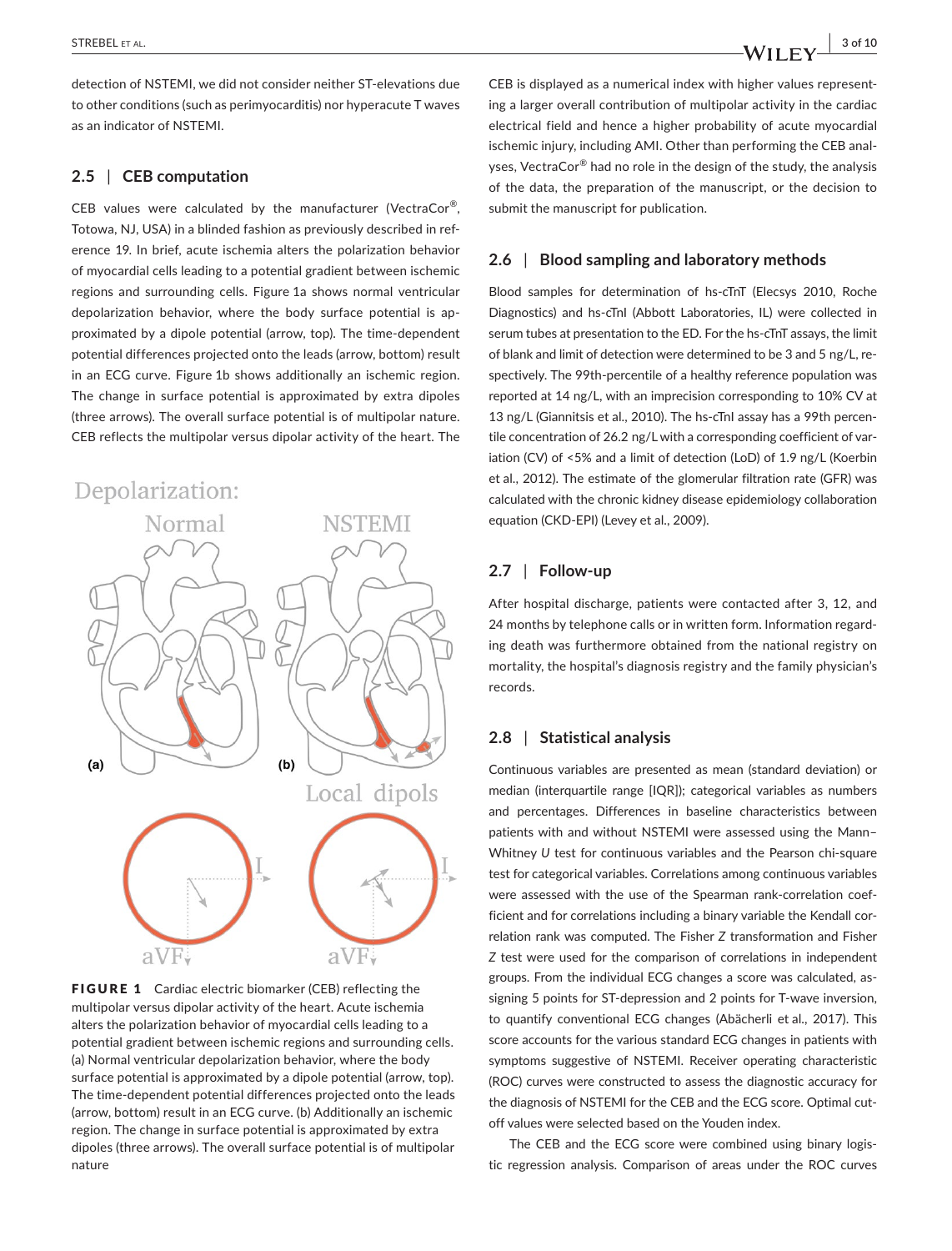#### TABLE 1 Baseline characteristics of the patients in the study cohort

|                                                        | All patients ( $n = 1,097$ ) | NSTEMI $(n = 150)$ | Others ( $n = 947$ ) | p value |
|--------------------------------------------------------|------------------------------|--------------------|----------------------|---------|
| Age-year                                               | 57 (46-71)                   | 68 (56-77)         | $56(44-69)$          | < .001  |
| Male gender-no. (%)                                    | 751 (68)                     | 117 (78)           | 634 (67)             | .009    |
| Risk factors-no. (%)                                   |                              |                    |                      |         |
| Hypertension                                           | 603 (55)                     | 115(77)            | 488 (52)             | < .001  |
| Hypercholesterolemia                                   | 492 (45)                     | 96 (64)            | 396 (42)             | < .001  |
| <b>Diabetes</b>                                        | 134(12)                      | 33(22)             | 101(11)              | < 0.001 |
| Current smoking                                        | 320 (29)                     | 40 (27)            | 280 (30)             | .529    |
| History of smoking                                     | 366 (33)                     | 56 (37)            | 310 (33)             | .309    |
| History-no. (%)                                        |                              |                    |                      |         |
| Coronary artery disease                                | 350 (32)                     | 79 (53)            | 271 (29)             | 0.001   |
| Previous myocardial infarction                         | 247 (23)                     | 59 (39)            | 188 (20)             | < .001  |
| Previous revascularization                             | 301(27)                      | 68 (45)            | 233(25)              | < .001  |
| Creatinine clearance (CKD-EPI)-(ml/<br>$min/1.73 m2$ ) | 94 (78-106)                  | 85 (64-97)         | 95 (81-107)          | < .001  |
| <b>ECG</b> findings                                    |                              |                    |                      |         |
| <b>CEB</b>                                             | $31(17-65)$                  | 44 (21-98)         | $30(16-61)$          | < .001  |
| T-inversion-no. (%)                                    | 110(10)                      | 41(27)             | 69(7)                | < .001  |
| ST-depression-no. (%)                                  | 99 (9)                       | 45 (30)            | 54 (6)               | < .001  |
| Heart rate (bpm)                                       | $72(63-82)$                  | $71(63-81)$        | $72(63 - 82)$        | .582    |
| QRS duration (ms)                                      | 96 (90-104)                  | 98 (90-104)        | 96 (90-103)          | .292    |
| QTc time (ms)                                          | 426 (410-442)                | 435 (416-455)      | 424 (408-441)        | < 0.001 |
| <b>Biomarker</b>                                       |                              |                    |                      |         |

hs-cTnT (ng/L) 7 (4–14) 59 (23–157) 6 (4–10) <.001

PCI/CABG—no. (%) 158 (14) 96 (64) 62 (7) <001

(AUC) was performed as recommended by DeLong, DeLong, & Clarke-Pearson, (1988). Sensitivities and specificities were compared using McNemar's test (Trajman & Luiz, 2008). Survival rates during 2 years of follow-up according to CEB tertiles were calculated and the logrank test was used to assess differences in survival between groups. Multivariable Cox regression analysis was used to assess the prognostic value of the CEB after adjustment for age and cardiovascular risk factors including hypertension, diabetes, and coronary artery disease.

All hypothesis testing was two-tailed and *p*-values <.05 were considered statistically significant. All statistical analyses were performed using R 3.3.1 (R Core Team, 2016) with package Survival 2.39.5 (Therneau, 2015; Therneau & Grambsch, 2000).

# **3** | **RESULTS**

Treatment

# **3.1** | **Characteristics of patients**

Baseline characteristics of the 1097 patients with acute chest pain are shown in Table 1. The adjudicated final diagnosis was NSTEMI in 150 patients (14%). Unstable angina (UA) was the diagnosis in 118 (11%), cardiac symptoms of origin other than coronary artery diseases (CAD) in 140 (13%), noncardiac symptoms in 639 (58%), and symptoms of unknown origin in 50 (4.6%). At presentation to the ED and recording of the ECG, 497 patients (45%) still had active symptoms, and 255 patients did not (23%). For 341 patients (31%), it was unknown whether they had active symptoms.

# **3.2** | **Levels of the CEB**

Overall, the median CEB was 31 (IQR 17–65). The distribution of several baseline characteristics across CEB tertiles are shown in Table 2. Patients in higher CEB tertiles were older and had more cardiovascular risk factors as well as more often a history of CAD, AMI, and revascularization. Patients in higher CEB tertiles underwent more often a percutaneous coronary intervention (PCI) or a coronary artery bypass surgery (CABG). With regard to standard ECG parameters, we found no relevant correlations between the CEB and QRS duration (*r* = .045, *p* = .13) or QTc interval (*r* = .11, *p* < .001). In patients with presence of either ST-depressions or T-wave inversion, CEB levels were significantly higher (*p* < .001) compared to those without ECG changes indicative of ischemia (median 45, IQR 20–102 vs. median 30, IQR 16–60). Results from linear regression analysis for the predictors of CEB are shown in Table 3. The strongest predictor of CEB was found to be age followed by other cardiovascular risk factors.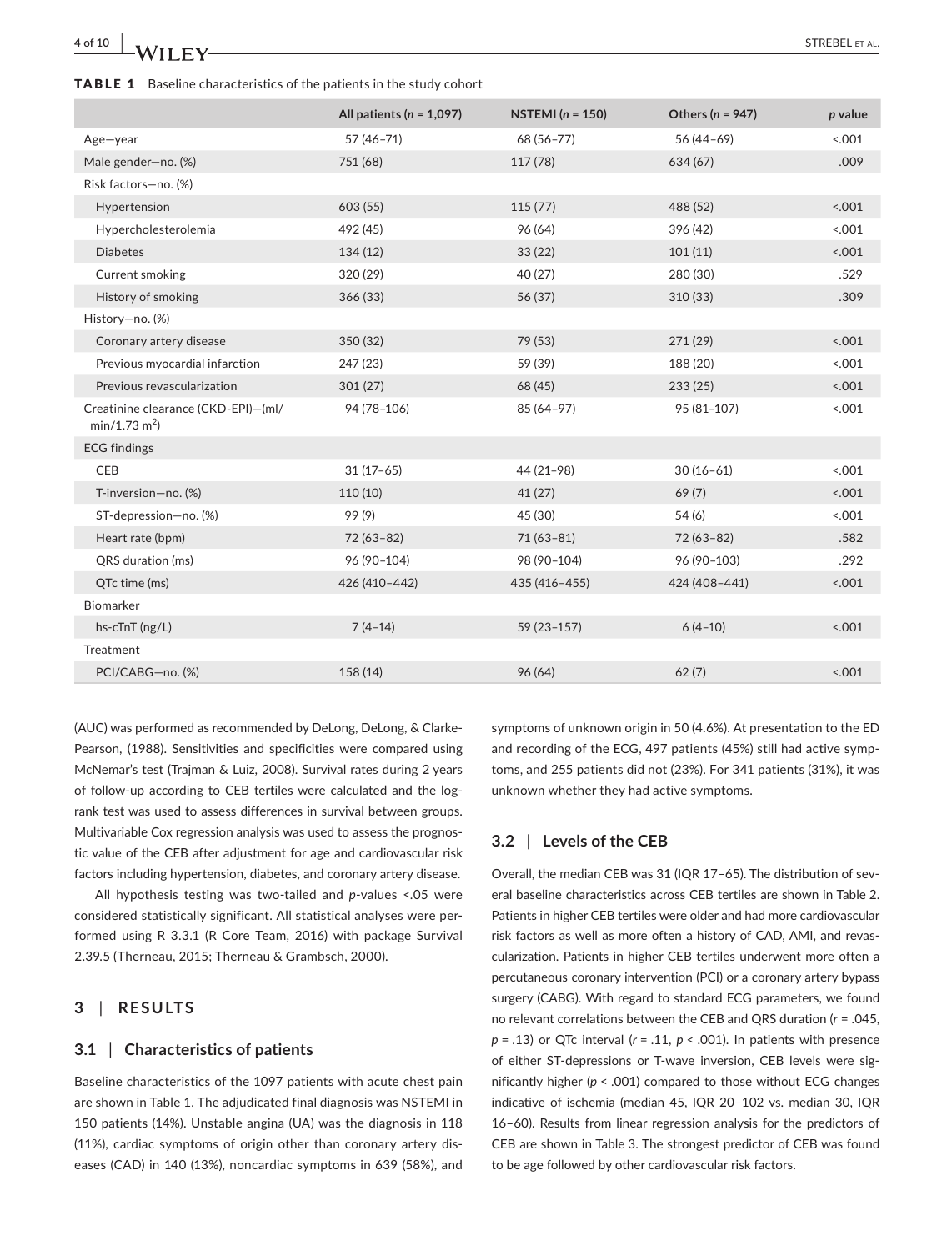#### TABLE 2 Baseline characteristics of patients in relation to CEB tertiles

|                                                        | Tertile $1$ (CEB < 20)<br>$(n = 368)$ | Tertile 2 (CEB 20-48)<br>$(n = 367)$ | Tertile $3$ (CEB $>$ 48)<br>$(n = 362)$ | p value |
|--------------------------------------------------------|---------------------------------------|--------------------------------------|-----------------------------------------|---------|
| Age-year                                               | $50(40-62)$                           | 57 (47-69)                           | 64 (53-74)                              | 001     |
| Male gender-no. (%)                                    | 265(72)                               | 251 (68)                             | 235(65)                                 | .119    |
| Risk factors-no. (%)                                   |                                       |                                      |                                         |         |
| Hypertension                                           | 159 (43)                              | 206(56)                              | 238 (66)                                | 1001    |
| Hypercholesterolemia                                   | 133 (36)                              | 165(45)                              | 194 (54)                                | 001     |
| <b>Diabetes</b>                                        | 35(10)                                | 44 (12)                              | 55(15)                                  | .063    |
| Current smoking                                        | 132 (36)                              | 109 (30)                             | 79 (22)                                 | 001     |
| History of smoking                                     | 99 (27)                               | 130(35)                              | 137 (38)                                | .004    |
| History-no. (%)                                        |                                       |                                      |                                         |         |
| Coronary artery disease                                | 76(21)                                | 121 (33)                             | 153 (42)                                | 5.001   |
| Previous myocardial infarction                         | 46(12)                                | 85 (23)                              | 116 (32)                                | 5.001   |
| Previous revascularization                             | 62(17)                                | 104(28)                              | 135(37)                                 | 001     |
| Creatinine clearance (CKD-EPI)-(ml/<br>$min/1.73 m2$ ) | 101 (88-111)                          | 94 (78-105)                          | 87 (71-98)                              | 001     |
| <b>ECG</b> findings                                    |                                       |                                      |                                         |         |
| <b>CEB</b>                                             | $12(8-17)$                            | $32(25-39)$                          | 89 (65-140)                             | 5.001   |
| T-inversion-no. (%)                                    | 26(7)                                 | 27(7)                                | 57(16)                                  | 001     |
| ST-depression-no. (%)                                  | 26(7)                                 | 28(8)                                | 45(12)                                  | .021    |
| Heart rate (bpm)                                       | 74 (63-87)                            | $70(62-81)$                          | 72 (63-79)                              | .014    |
| QRS duration (ms)                                      | 96 (90-102)                           | 96 (88-102)                          | 98 (90-104)                             | .236    |
| Biomarker                                              |                                       |                                      |                                         |         |
| $hs\text{-}cTnT$ (ng/L)                                | $5(3-10)$                             | $6(4-13)$                            | $9(5-18)$                               | < .001  |
| <b>Diagnosis</b>                                       |                                       |                                      |                                         |         |
| NSTEMI(%)                                              | 35(10)                                | 44 (12)                              | 71 (20)                                 | 001     |
| Treatment                                              |                                       |                                      |                                         |         |
| PCI/CABG-no. (%)                                       | 36(10)                                | 52(14)                               | 70 (19)                                 | .001    |

ECG, electrocardiogram; hs-cTnT, high-sensitivity cardiac troponin; NSTEMI, non-ST-elevation myocardial infarction; PCI, percutaneous coronary intervention; CABG, coronary artery bypass surgery; numbers are presented as median (IQR) or numbers (%); CKD-EPI, chronic kidney disease epidemiology collaboration equation.

Median hs-cTnT levels at admission to the ED were 7 ng/L (IQR 4–14) in the overall cohort. In patients with NSTEMI, levels were significantly higher compared to patients with other causes of chest pain (59 ng/L (IQR 23–157) vs. 6 ng/L (IQR 4–10), *p* < .001). A weak but statistically significant correlation between levels of hs-cTnT at admission to the ED and the CEB was found (*r* = .23, *p* < .001). For a subgroup of 864 patients (79%), hs-cTnI levels were available at presentation. Similarly, a weak but statistically significant correlation between levels of hs-cTnI at admission to the ED and the CEB was found (*r* = .24, *p* < .001). A significant difference in correlation between levels of hs-TnT and CEB, or between levels of hs-TnI and CEB, in the group of early presenters, patients presenting within 3 hr of onset of infarct symptoms, compared to late presenters, could not be found (*p* > .05).

#### **3.3** | **Diagnostic value of CEB levels**

Overall, CEB levels were higher in patients with NSTEMI as compared to patients with other causes of chest pain (median 44 (IQR 21–98) vs. median 30 (IQR 16–61), *p* < .001). Median CEB levels in patients with unstable angina and cardiac symptoms other than coronary artery disease were 40 (IQR 23–84) and 34 (IQR 16–60) (*p* = .48 and 0.006 for comparison with patients with NSTEMI).

The diagnostic accuracy of the CEB at presentation for the diagnosis of NSTEMI as quantified by the area under the receiver operating characteristic curve (AUC) was 0.62 (95 % CI 0.57–0.66, Figure 2). The diagnostic value of the CEB was similar regardless of the presence or absence of active symptoms (AUC 0.61 vs. 0.63, *p* = .75).

Evaluating the value of the CEB as a diagnostic test for NSTEMI, ROC curve yielded an optimal cutoff value of 32. Using this cutoff value yielded sensitivity, specificity, negative predictive values (NPV), and positive predictive values (PPV) of 68%, 53%, 91%, and 19%. The diagnostic results of the previously published CEB thresholds of 65 and 95 are shown in Table 4 (Schreck & Fishberg, 2014).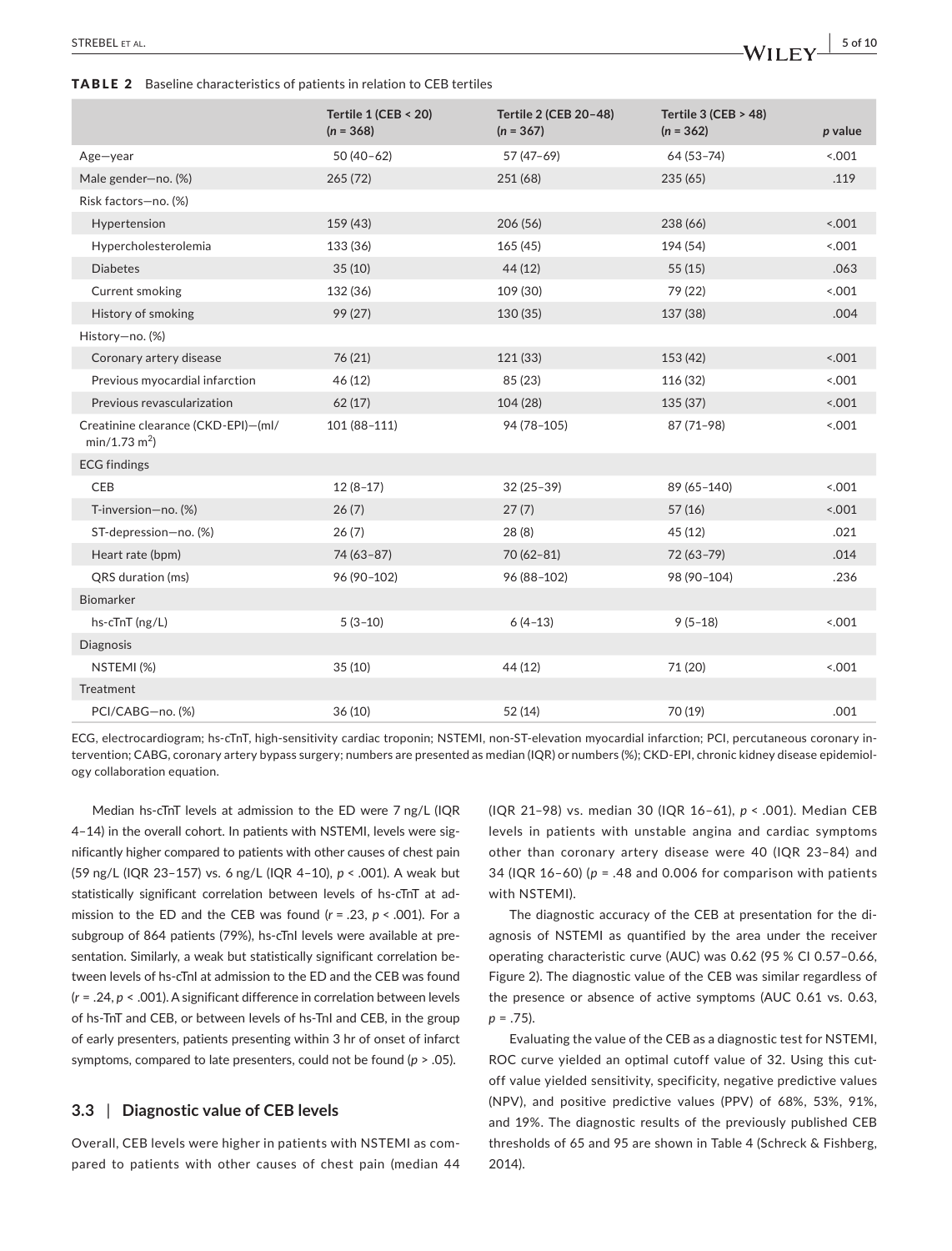#### TABLE 3 Linear regression of predictors of CEB

| $CEB \sim \text{Variable}$                          | r    | р      |
|-----------------------------------------------------|------|--------|
| $Age - year$                                        | .175 | < 0.01 |
| History of coronary artery disease                  | .129 | 5.001  |
| Hypertension                                        | .127 | 0.001  |
| Hypercholesterolemia                                | .123 | 5.001  |
| Standard ECG changes indicative of<br><b>NSTEMI</b> | .109 | 5.001  |

*r* is the correlation coefficient.  $r^2$  is the coefficient of determination.



FIGURE 2 ROC curves at presentation for the diagnosis of NSTEMI. Area under the receiver operator characteristic (ROC) curves for a score incorporating conventional ECG criteria (CON ECG, green line) and the cardiac electrical biomarker (CEB, red line) at presentation, and the combination (blue line) of both in the diagnosis of non-ST-elevation myocardial infarction (NSTEMI)

# **3.4** | **Incremental diagnostic value of the CEB in addition to conventional ECG interpretation for the diagnosis of NSTEMI**

ECG changes indicative of NSTEMI, being ST-depressions or T-wave inversions, were found in 15% of the patients. NSTEMI was the final diagnosis in 39% of patients with ECG changes compared to 9% in those without  $(p < .001)$ . The presence of any conventional ECG changes indicative of ischemia used as a binary variable reached a sensitivity of 43%, a specificity of 89%, a NPV of 91%, and a PPV of 39%.

A previously published score incorporating conventional ECG changes was calculated assigning 5 points for ST-depressions and 2 points for T-wave inversions (Abächerli et al., 2017). This score accounts for the various standard ECG changes in patients with symptoms suggestive of NSTEMI. The diagnostic accuracy of this conventional ECG score for the diagnosis of NSTEMI as quantified by the AUC was 0.66 (95% CI 0.62–0.70), which was similar compared to the AUC of the CEB (*p* = .16, Figure 2).

The combination of the two markers significantly improved the diagnostic accuracy provided by the conventional ECG marker score alone, with an AUC of 0.71 (95% CI 0.66–0.76, *p* < .001 for comparison, Figure 2).

The combination of the CEB as a binary marker at the ROCderived cutoff of 32 and the presence of conventional ECG changes improved the sensitivity of the ECG from 43% to 79% (*p* < .001 for comparison) and the NPV from 91% to 94%, while the specificity decreased from 78% to 48% and the PPV from 29% to 20%.

In the group of patients without ECG changes indicative of NSTEMI (85% of the overall cohort), the diagnostic accuracy of the CEB for the diagnosis of NSTEMI as quantified by the AUC was 0.60 (95% CI 0.54–0.66) as opposed to 0.57 (95% CI 0.47–0.66) in patients with ECG changes indicative of NSTEMI (*p* = .56 for comparison). The sensitivities, specificities, NPV, and PPV of the CEB in those important subgroups are shown in Table 4b,c.

# **3.5** | **Prognostic value of the CEB for the prediction of mortality during follow-up**

During 2 years of follow-up, there were 41 deaths with a median time to death of 349 days. Median CEB levels in deceased patients were not significantly higher as compared to those in survivors (41 (IQR 18–82) vs. 31 (IQR 17–64), *p* = .23). Cumulative 2-year survival rates were 98%, 99%, and 94% according to tertiles of the CEB ( $p = .14$ ), with a trend toward a higher mortality in patients in the third tertile compared to those in the first two tertiles (*p* = .06, Figure 3). However, after adjustment for important baseline variables in multivariable analysis (including age and cardiovascular risk factors such as hypertension, diabetes and coronary artery disease), this association was no longer observed (*p* = .86).

# **4** | **DISCUSSION**

This large observational study assessed the diagnostic and prognostic value of the CEB, a novel ECG marker quantifying the multipolar activity of the heart for the diagnosis of NSTEMI. We report five major findings:

First, higher CEB values were found in patients that were older, had more cardiovascular risk factors, had more often a history of CAD, and had more often an AMI and a revascularization. Second, we found a weak correlation between levels of the CEB and hs-cTnT (*r* = .23, *p* < .001) as well as hs-cTnI (*r* = .24, *p* < .001). Third, CEB levels were significantly higher in patients with NSTEMI as compared to patients with other diagnoses (median 44 (IQR 21–98) vs. median 30 (IQR 16–61), *p* < .001). The diagnostic accuracy of the CEB for the diagnosis of NSTEMI was moderate and similar to that of a score quantifying conventional ECG criteria (AUC 0.62 vs. 0.66,  $p = .16$ ). Fourth, the combined use of the CEB and conventional ECG criteria increased the AUC from 0.66 to 0.71 (*p* < .001) and the sensitivity of the ECG for NSTEMI from 43% to 79% (*p* < .001). And fifth, there was a trend toward a higher mortality during 2-year follow-up in patients in the third tertile compared to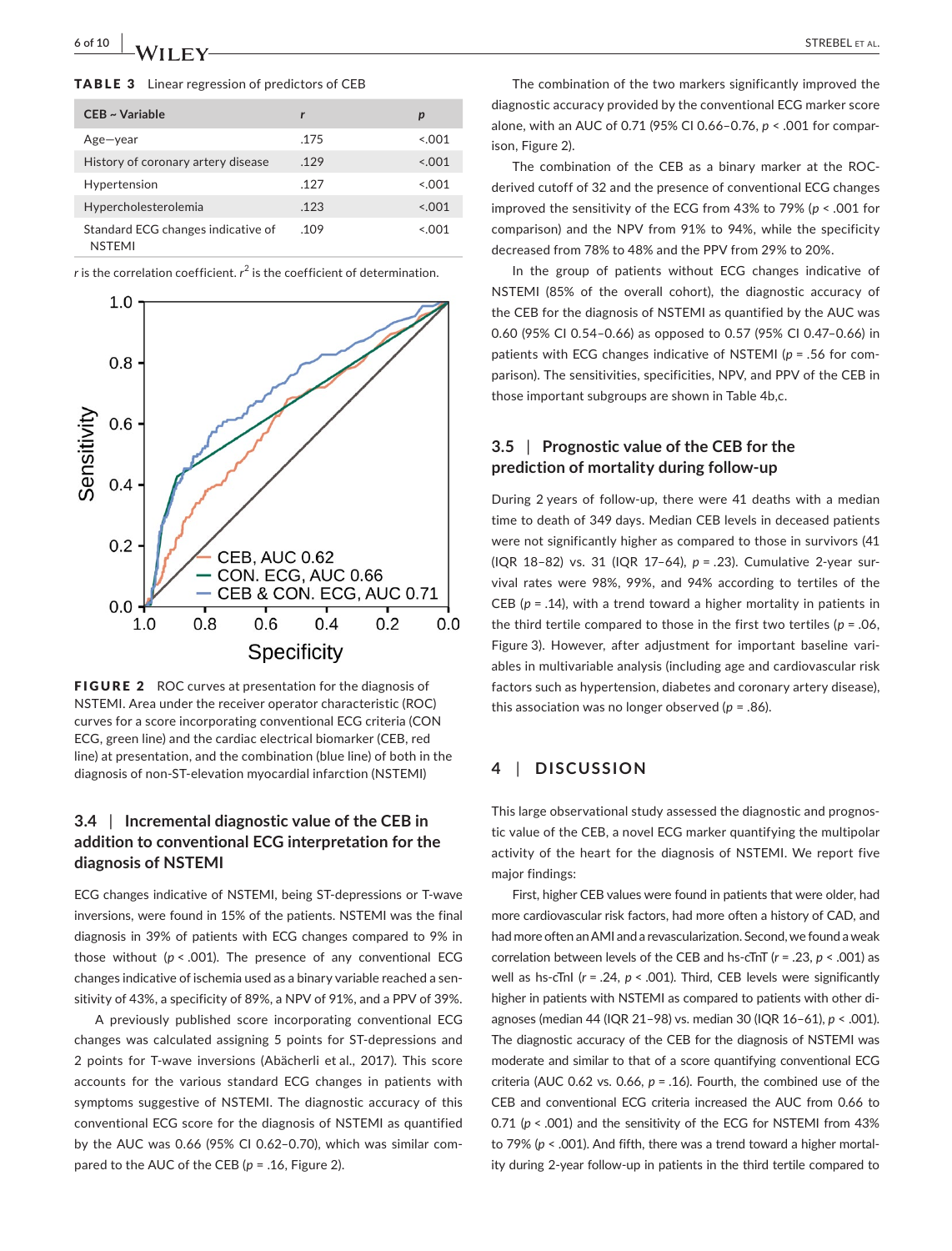TABLE 4 (a) All patients, (b) patients without standard ECG changes indicative of NSTEMI, (c) patients with standard ECG changes indicative of NSTEMI

|                                                                     | <b>CEB diagnostic results</b> |      |             |            |            |
|---------------------------------------------------------------------|-------------------------------|------|-------------|------------|------------|
| $n = 1,097$ , AUC = 0.62                                            | <b>CEB threshold</b>          | Sens | <b>Spec</b> | <b>NPV</b> | <b>PPV</b> |
| (a)                                                                 |                               |      |             |            |            |
| ROC-optimized cutoff                                                | 32                            | 68   | 53          | 91         | 19         |
| Manufacturer threshold for AMI inclusion (Schreck & Fishberg, 2014) | 95                            | 27   | 87          | 88         | 25         |
| Manufacturer threshold for AMI exclusion (Schreck & Fishberg, 2014) | 65                            | 39   | 77          | 89         | 21         |
|                                                                     | <b>CEB diagnostic results</b> |      |             |            |            |
| $n = 931$ , AUC = 0.60                                              | <b>CEB threshold</b>          | Sens | <b>Spec</b> | <b>NPV</b> | <b>PPV</b> |
| (b)                                                                 |                               |      |             |            |            |
| ROC-optimized cutoff                                                | 32                            | 64   | 54          | 94         | 13         |
| Manufacturer threshold for AMI inclusion (Schreck & Fishberg, 2014) | 95                            | 21   | 88          | 92         | 16         |
| Manufacturer threshold for AMI exclusion (Schreck & Fishberg, 2014) | 65                            | 33   | 78          | 92         | 13         |
|                                                                     | <b>CEB diagnostic results</b> |      |             |            |            |
| $n = 166$ , AUC = 0.57                                              | <b>CEB Threshold</b>          | Sens | <b>Spec</b> | <b>NPV</b> | <b>PPV</b> |
| (c)                                                                 |                               |      |             |            |            |
| ROC-optimized cutoff                                                | 32                            | 73   | 41          | 71         | 44         |
| Manufacturer threshold for AMI inclusion (Schreck & Fishberg, 2014) | 95                            | 34   | 78          | 66         | 50         |
| Manufacturer threshold for AMI exclusion (Schreck & Fishberg, 2014) | 65                            | 48   | 67          | 67         | 48         |

AMI, acute myocardial infarction; Sens, sensitivity; Spec, specificity; NPV, negative predictive value; PPV, positive predictive value.



FIGURE 3 Kaplan–Meier curves for the cumulative survival according to CEB tertiles. Kaplan–Meier curves displaying survival during 24 months of follow-up according to CEB tertiles. Differences in survival were assessed using the log-rank test. *p* = .14 for the comparison of the CEB tertiles

those in the first two tertiles in univariate analysis. After adjustment for important baseline characteristics including age and cardiovascular risk factors, this association however was no longer observed.

Our findings have clinical implications. The ECG is the cornerstone of the diagnosis of STEMI patients. In NSTEMI patients, however, the conventionally recommended ECG markers of ischemia (Thygesen et al., 2012) such as ST-segment depression and T-wave inversion have an acceptable specificity (89% in our study), but suffer from a low sensitivity (43% in our study). ECG markers with improved sensitivity for NSTEMI that are simple, readily available, and interpretable by a wide range of healthcare professionals, are a major unmet clinical need. The proposed CEB is a fully automated ECG marker representing multipolar versus dipolar activity in the cardiac electrical field, higher levels indicate a higher probability of NSTEMI. It is immediately and automatically calculated and reported by the ECG machine as a number, similar to the results of a blood test. Accordingly, its interpretation is simple and does not require additional training in ECG reading, which makes it suitable for use in the ED.

The findings of this large diagnostic study extend and corroborate previous pilot studies on the possible clinical utility of the CEB for the diagnosis of AMI (Schreck & Fishberg, 2014, 2015). In the largest published series to date, Schreck and Fishberg used 508 ECG obtained from various ECG databases and reported a sensitivity of 85%–94% and a specificity of 93% for the CEB to automatically detect standard ECG changes suggestive of myocardial ischemia (Schreck & Fishberg, 2014). These results however must not be confounded with the diagnostic accuracy of the CEB for AMI: given that the gold standard was the presence of standard ECG changes suggestive of AMI during manual ECG interpretation, a NSTEMI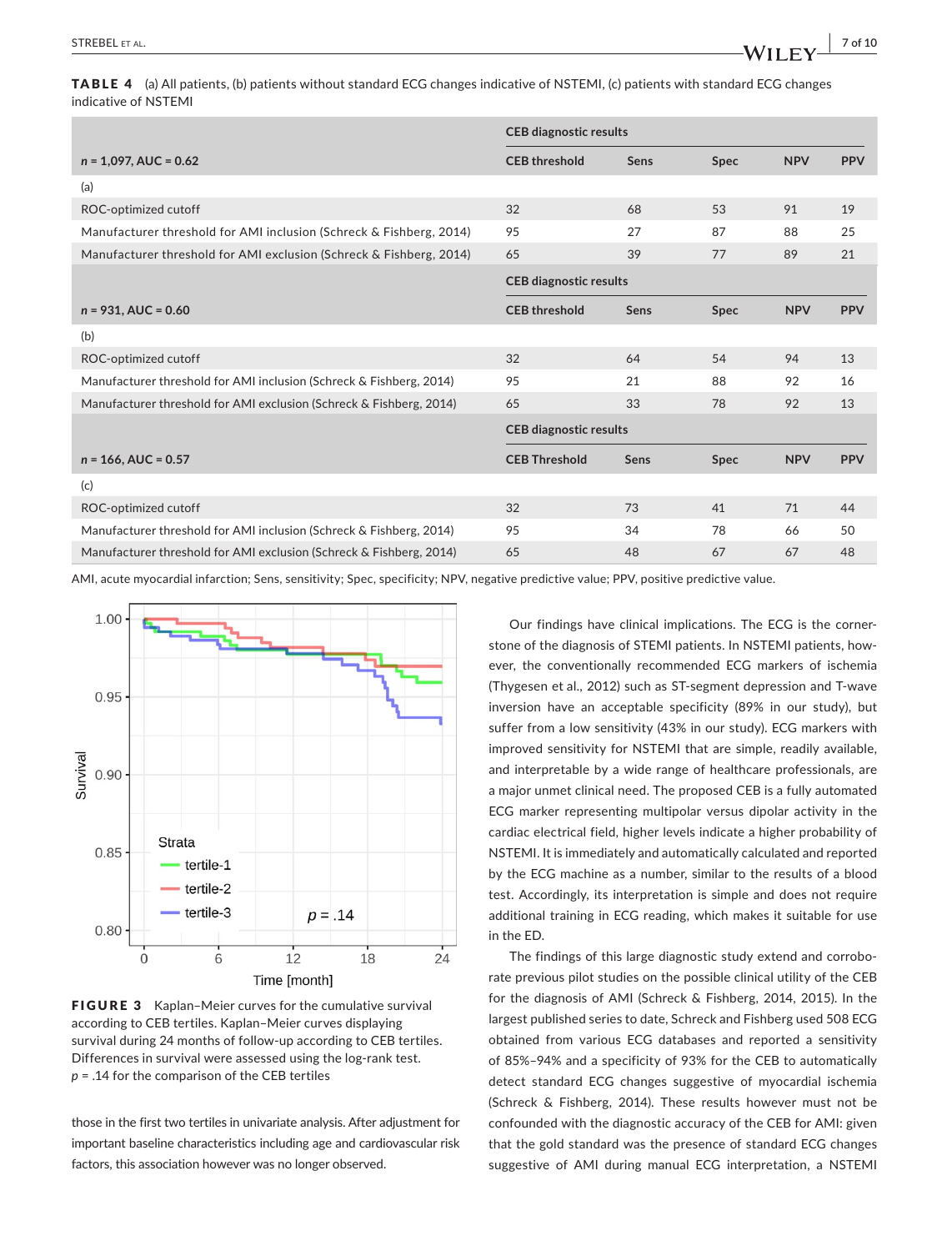# **8 of 10 <b>b b**  $\overline{AB}$  **b**  $\overline{AB}$  **c**  $\overline{AB}$  **c**  $\overline{AB}$  **c**  $\overline{AB}$  **c**  $\overline{AB}$  **c**  $\overline{AB}$  **c**  $\overline{AB}$  **c**  $\overline{AB}$  **c**  $\overline{AB}$  **c**  $\overline{AB}$  **c**  $\overline{AB}$  **c**  $\overline{AB}$  **c**  $\overline{AB}$  **c**  $\overline{AB}$  **c**  $\overline{AB}$

patient without ECG changes (which is the case in more than half of all NSTEMI patients) was classified as a non-AMI patient in that study. Furthermore, 70% of the AMI patients included were STEMIs. Therefore, this study assessed the ability of the CEB to automatically detect standard ECG changes particularly in STEMI patients.

Our study extends the previous CEB-data by assessing the diagnostic value of the CEB for the first time in NSTEMI patients. Using a gold standard diagnosis incorporating a composite of hs-cTn levels, 12-lead ECG and all other available information as suggested in current guidelines (Thygesen et al., 2012) we found significantly higher CEB values in NSTEMI patients compared to patients with other causes of chest pain. When used in addition to conventional ECG changes, the CEB allowed for a remarkable improvement of the ECG sensitivity for NSTEMI from 43% to 79%. The optimal cutoff found in our study (CEB 32) is remarkably lower compared to what has been found in the study by Schreck (CEB 95 for rule-in, CEB 65 for rule-out) (Schreck & Fishberg, 2014) and reflects the important difference in the gold standard used as well as the exclusion of STEMI patients in our study that accounted for 70% in the Schreck study (Schreck & Fishberg, 2014).

Tereshchenko et al., (2014) assessed the correlation of hs-cTnI and the CEB in patients with suspected AMI. While they did not find a correlation between the CEB levels and baseline hs-cTnI levels, they did find a correlation with hs-cTnI levels after 3 h. In contrast, we did find a weak but statistically significant correlation in our cohort between CEB levels and both hs-cTnT and hs-cTnI levels already at presentation. The only weak or even missing correlation is probably mainly explained by the fact that the CEB mainly reflects myocardial ischemia rather than necrosis such as the cardiac troponins. However, the diagnostic value of the CEB was not different in patients with active symptoms at the time of the ECG compared to those painfree. Our findings suggest that the CEB reflects a summary of the underlying cardiovascular risk factors rather than merely indicating myocardial ischemia.

It is important to highlight that as with any other novel diagnostic marker, the CEB should always be used in conjunction with (and certainly not replace) all other available information from clinical assessment, blood tests and also from the standard ECG. The particular added value of the CEB would be to assist in the very early identification of NSTEMI patients without standard ECG changes but typical symptoms even before the troponin results become available. However, even though the use of the CEB in addition to conventional ECG criteria improved the diagnostic accuracy for NSTEMI (increase in AUC from 0.66 to 0.71 *p* < .001), NSTEMI was diagnosed in only 20% of patients in the third CEB tertile, indicating a lot of false positive cases. Despite the increase in ECG sensitivity from 43% to 79% (*p* < .001), NSTEMI was still diagnosed in 10% of patients in the lowest CEB tertile. Accordingly, the diagnostic performance is clearly inferior compared to diagnostic algorithms based on highsensitive troponins (Reichlin et al., 2012; Boeddinghaus et al., 2016), and the search for other, better ECG markers of NSTEMI must go on in order to increase the clinical significance of novel automated ECG markers indicative of NSTEMI.

# **4.1** | **Limitations**

Potential limitations of the present study merit consideration. First, we cannot comment on the value of the CEB in patients with a wide QRS complex >120 ms, because those patients were excluded from analysis. Given that bundle branch blocks result in remarkable changes of both depolarization as well as repolarization, we assume that the resulting changes to the cardiac electrical field make diagnostic value of the CEB in those patients unlikely. Second, there were no imaging data available to assess the association of left ventricular hypertrophy or old scars with CEB levels. Third, we did not record serial ECGs in our patients. Therefore, we cannot asses dynamic CEB changes nor CEB changes after resolution of ischemia. Serial ECGs could have increased the diagnostic value, as well as the pathophysiological understanding of the CEB Marker. Fourth, this is a single center study, and our results require validation in independent cohorts. Fifth, we have assessed the value of the CEB in patients at rest in the ED. Whether or not the marker would be helpful to detect myocardial ischemia in patients undergoing ECG stress testing cannot be answered from our data.

# **5** | **CONCLUSION**

In conclusion, the CEB, an ECG marker quantifying the multipolar versus dipolar activity of the heart, significantly improves the diagnostic accuracy of the ECG for the diagnosis of NSTEMI and increases the ECG sensitivity from 43% to 79% when used in addition to conventional ECG changes. However, the search for other, better ECG markers of NSTEMI must go on in order to increase the clinical significance of novel automated ECG markers indicative of NSTEMI.

#### **ACKNOWLEDGMENTS**

We are indebted to the patients who participated in the study and to the emergency department staff as well as the laboratory technicians of all participating sites for their most valuable efforts. In addition, we thank Fausta Chiaverio, RN, Sabine Hartwiger, MD, Kathrin Meissner, RN (all University Hospital Basel, Switzerland).

#### **DISCLOSURES**

The study was supported by research grants from the Swiss National Science Foundation, the Swiss Heart Foundation, the Cardiovascular Research Foundation Basel, Abbott, Beckman Coulter, BRAHMS, Roche, Siemens, and the University Hospital Basel. Dr. Boeddinghaus has received speaker honoraria from Siemens. Dr. Rubini has received research grants from the Swiss Heart Foundation and speakers honoraria from Abbott. All other authors declare that they have no conflict of interest with this study. Dr. Müller has received research support from the Swiss National Science Foundation, the Swiss Heart Foundation, the Cardiovascular Research Foundation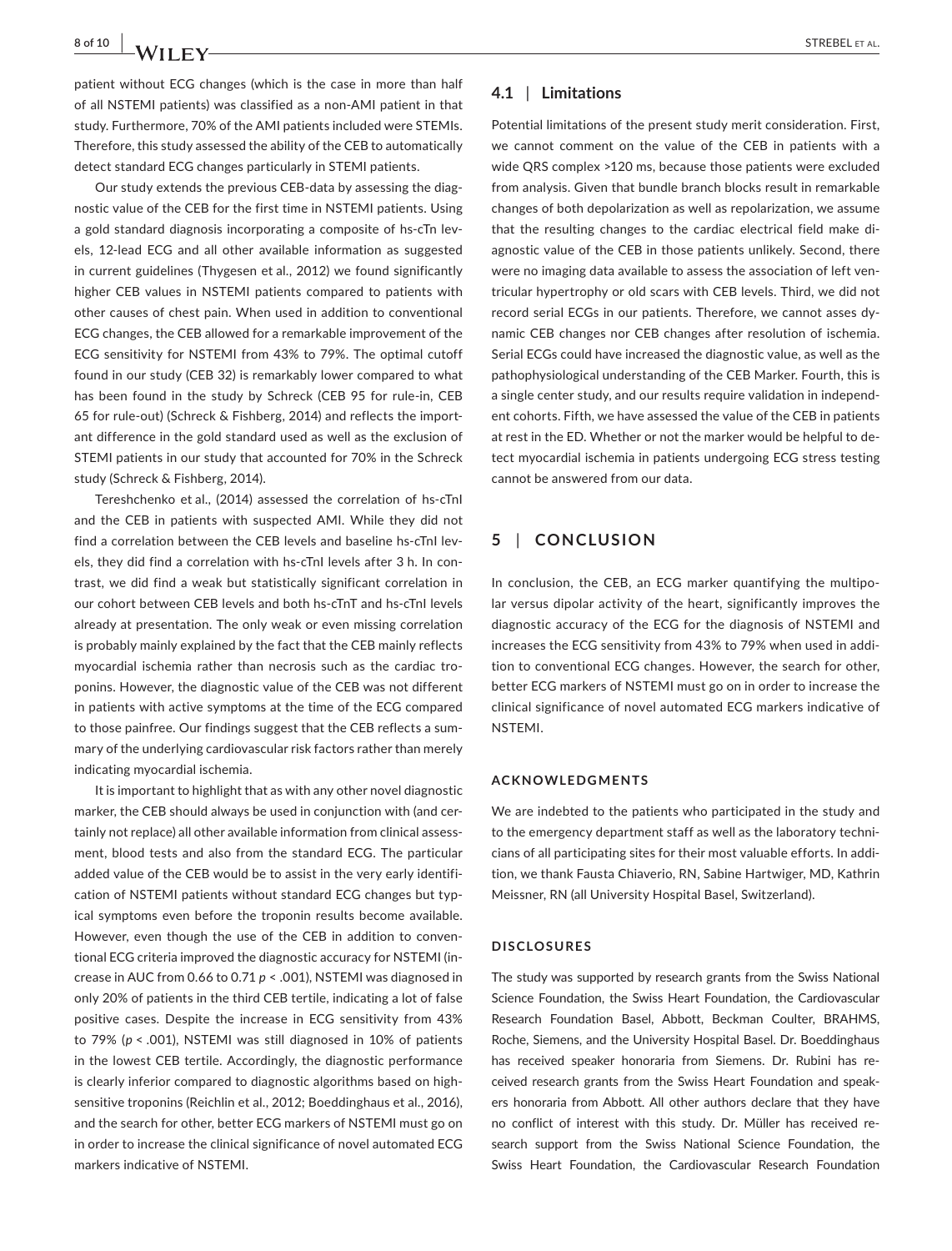Basel, Abbott, Beckman Coulter, BRAHMS, Roche, Siemens, and the University Hospital Basel, as well as speaker honoraria from Abbott, ALERE, Astra Zeneca, BG Medicine, Biomérieux, Brahms, Cardiorentis, Lilly, Novartis, Roche, and Siemens. Dr. Reichlin has received research grants from the Goldschmidt-Jacobson Foundation, the Swiss National Science Foundation (PASMP3-136995), the Swiss Heart Foundation, the Professor Max Cloëtta Foundation, the University of Basel and the University Hospital Basel as well as speaker honoraria from Brahms, Roche, Abbott, St. Jude Medical/Abbott, Biosense Webster and Medtronic.

#### **ORCID**

*Tobias Reichlin* http://orcid.org/0000-0002-7197-8415

#### **REFERENCES**

- Abächerli, R., Twerenbold, R., Boeddinghaus, J., Nestelberger, T., Mächler, P., Sassi, R., … Reichlin, T. (2017). Diagnostic and prognostic values of the V-index, a novel ECG marker quantifying spatial heterogeneity of ventricular repolarization, in patients with symptoms suggestive of non-ST-elevation myocardial infarction. *International Journal of Cardiology*, *1*(236), 23–29. https://doi.org/10.1016/ j.ijcard.2017.01.151
- Al-Zaiti, S. S., Martin-Gill, C., Sejdic, E., Alrawashdeh, M., & Callaway, C. (2015). Rationale, development, and implementation of the Electrocardiographic Methods for the Prehospital Identification of Non-ST Elevation Myocardial Infarction Events (EMPIRE). *Journal of Electrocardiology*, *48*(6), 921–926. https://doi.org/10.1016/ j.jelectrocard.2015.08.014
- Anderson, J. L., Adams, C. D., Antman, E. M., Bridges, C. R., Califf, R. M., Casey, D. E., … Zidar, J. P. (2013). 2012 ACCF/AHA focused update incorporated into the ACCF/AHA 2007 guidelines for the management of patients with unstable angina/non-ST-elevation myocardial infarction: A report of the American College of Cardiology Foundation/ American Heart Association Task Force on Practice Guidelines. *Circulation*, *127*(23), e663–e828.
- Apple, F. S., Jesse, R. L., Newby, L. K., Wu, A. H., & Christenson, R. H. (2007). National academy of clinical biochemistry and IFCC committee for standardization of markers of cardiac damage laboratory medicine practice guidelines: Analytical issues for biochemical markers of acute coronary syndromes. *Circulation*, *115*(13), e352–e355.
- Boeddinghaus, J., Reichlin, T., Cullen, L., Greenslade, J. H., Parsonage, W. A., Hammett, C., … Mueller, C. (2016). Two-hour algorithm for triage toward rule-out and rule-in of acute myocardial infarction by use of high-sensitivity cardiac troponin I. *Clinical Chemistry*, *62*(3), 494–504. https://doi.org/10.1373/clinchem.2015.249508
- Boeddinghaus, J., Reichlin, T., Nestelberger, T., Twerenbold, R., Meili, Y., Wildi, K., … Mueller, C. (2017). Early diagnosis of acute myocardial infarction in patients with mild elevations of cardiac troponin. *Clinical Research in Cardiology*, *1*, 1–11.
- Bossuyt, P. M. (2003). The STARD statement for reporting studies of diagnostic accuracy: Explanation and elaboration. *Annals of Internal Medicine*, *138*(1), W1. https://doi.org/10.7326/0003-4819-138-1-200301070-00012-w1
- DeLong, E. R., DeLong, D. M., & Clarke-Pearson, D. L. (1988). Comparing the areas under two or more correlated receiver operating characteristic curves: A nonparametric approach. *Biometrics*, *44*(3), 837–845. https://doi.org/10.2307/2531595
- Giannitsis, E., Kurz, K., Hallermayer, K., Jarausch, J., Jaffe, A. S., & Katus, H. A. (2010). Analytical validation of a high-sensitivity cardiac

troponin T assay. *Clinical Chemistry*, *56*(2), 254–261. https://doi. org/10.1373/clinchem.2009.132654

- Gimenez, M. R., Twerenbold, R., Reichlin, T., Wildi, K., Haaf, P., Schaefer, M., … Mueller, C. (2014). Direct comparison of high-sensitivitycardiac troponin I vs. T for the early diagnosis of acute myocardial infarction. *European Heart Journal*, *35*(34), 2303–2311. https://doi. org/10.1093/eurheartj/ehu188
- Haaf, P., Drexler, B., Reichlin, T., Twerenbold, R., Reiter, M., Meissner, J., … Mueller, C. (2012). High-sensitivity cardiac troponin in the distinction of acute myocardial infarction from acute cardiac noncoronary artery disease. *Circulation*, *126*(1), 31–40. https://doi.org/10.1161/ CIRCULATIONAHA.112.100867
- Hamm, C. W., Bassand, J. P., Agewall, S., Bax, J., Boersma, E., Bueno, H., … Widimsky, P. (2011). ESC Guidelines for the management of acute coronary syndromes in patients presenting without persistent ST-segment elevation: The Task Force for the management of acute coronary syndromes (ACS) in patients presenting without persistent ST-segment elevation of the European Society of Cardiology (ESC). *European Heart Journal*, *32*(23), 2999–3054.
- Keller, T., Zeller, T., Ojeda, F., Tzikas, S., Lillpopp, L., Sinning, C., … Blankenberg, S. (2011). Serial changes in highly sensitive troponin I assay and early diagnosis of myocardial infarction. *JAMA*, *306*(24), 2684–2693. https://doi.org/10.1001/jama.2011.1896
- Keller, T., Zeller, T., Peetz, D., Tzikas, S., Roth, A., Czyz, E., … Blankenberg, S. (2009). Sensitive troponin I assay in early diagnosis of acute myocardial infarction. *New England Journal of Medicine*, *361*(9), 868–877. https://doi.org/10.1056/NEJMoa0903515
- Koerbin, G., Tate, J., Potter, J. M., Cavanaugh, J., Glasgow, N., & Hickman, P. E. (2012). Characterisation of a highly sensitive troponin I assay and its application to a cardio-healthy population. *Clinical Chemistry and Laboratory Medicine*, *50*(5), 871–878.
- Kontos, M. C., Diercks, D. B., & Kirk, J. D. (2010). Emergency department and office-based evaluation of patients with chest pain. *Mayo Clinic Proceedings*, *85*(3), 284–299. https://doi.org/10.4065/ mcp.2009.0560
- Levey, A. S., Stevens, L. A., Schmid, C. H., Zhang, Y. L., Castro, A. F., Feldman, H. I., … Coresh, J. (2009). A new equation to estimate glomerular filtration rate. *Annals of Internal Medicine*, *150*(9), 604– 612. https://doi.org/10.7326/0003-4819-150-9-200905050- 00006
- Nawar, E. W., Niska, R. W., & Xu, J. (2007). National hospital ambulatory medical care survey: 2005 emergency department summary. *Advanced Data*, *386*, 1–32.
- R Core Team. (2016). R: A Language and Environment for Statistical Computing [Internet]. Vienna, Austria: R Foundation for Statistical Computing; 2016. Retrieved from https://www.R-project.org/
- Reichlin, T., Hochholzer, W., Bassetti, S., Steuer, S., Stelzig, C., Hartwiger, S., … Mueller, C. (2009). Early diagnosis of myocardial infarction with sensitive cardiac troponin assays. *New England Journal of Medicine*, *361*(9), 858–867. https://doi.org/10.1056/NEJMoa0900428
- Reichlin, T., Hochholzer, W., Stelzig, C., Laule, K., Freidank, H., Morgenthaler, N. G., … Mueller, C. (2009). Incremental value of copeptin for rapid rule out of acute myocardial infarction. *Journal of the American College of Cardiology*, *54*(1), 60–68. https://doi. org/10.1016/j.jacc.2009.01.076
- Reichlin, T., Irfan, A., Twerenbold, R., Reiter, M., Hochholzer, W., Burkhalter, H., … Mueller, C. (2011). Utility of absolute and relative changes in cardiac troponin concentrations in the early diagnosis of acute myocardial infarction. *Circulation*, *124*(2), 136–145. https://doi. org/10.1161/CIRCULATIONAHA.111.023937
- Reichlin, T., Schindler, C., Drexler, B., Twerenbold, R., Reiter, M., Zellweger, C., … Mueller, C. (2012). One-hour rule-out and rule-in of acute myocardial infarction using high-sensitivity cardiac troponin T. *Archives of Internal Medicine*, *172*(16), 1211–1218. https://doi. org/10.1001/archinternmed.2012.3698